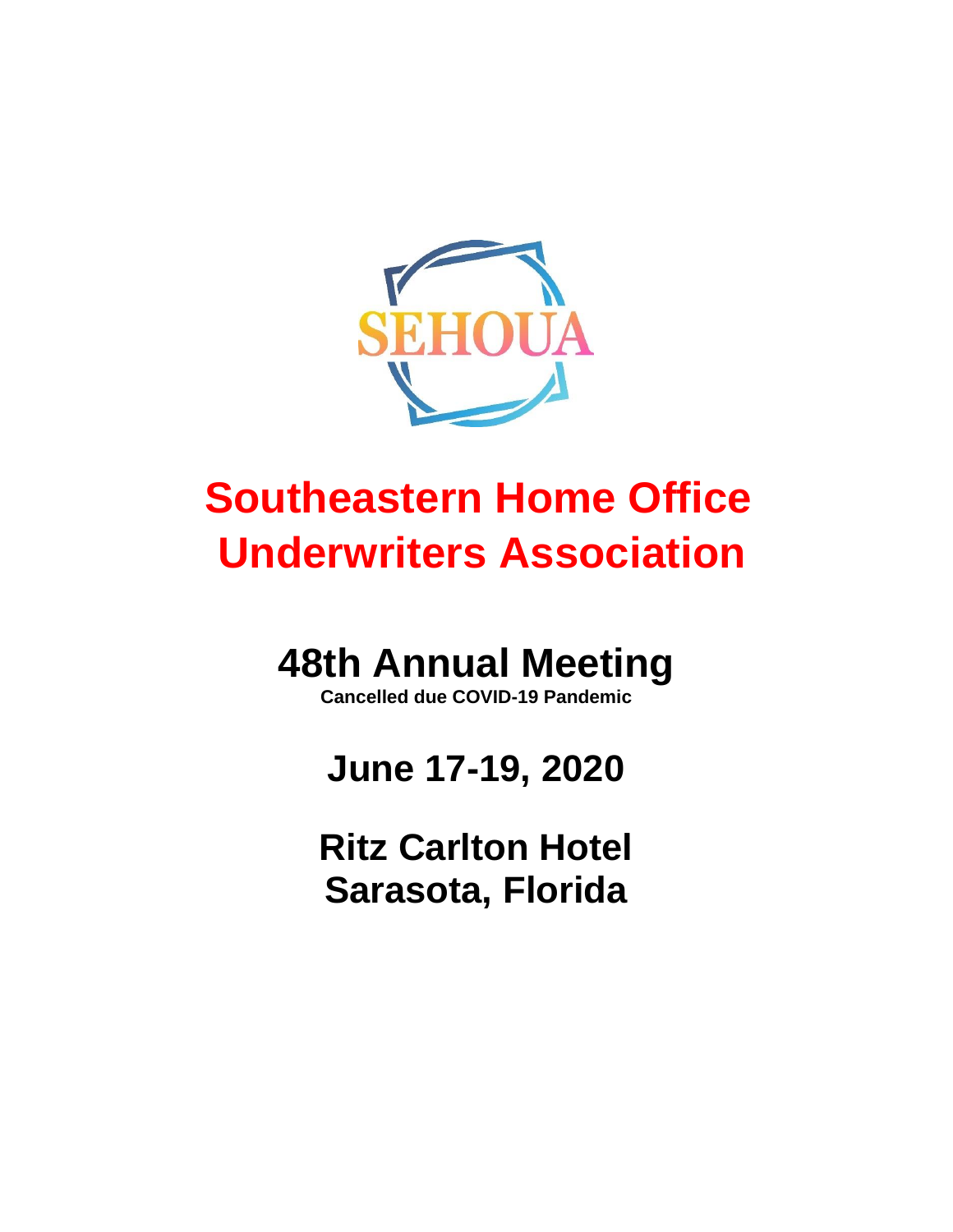# **Membership Directory**

## **Southeastern Home Office Underwriters Association**

**The Directory is published courtesy of**

SCOR Global Life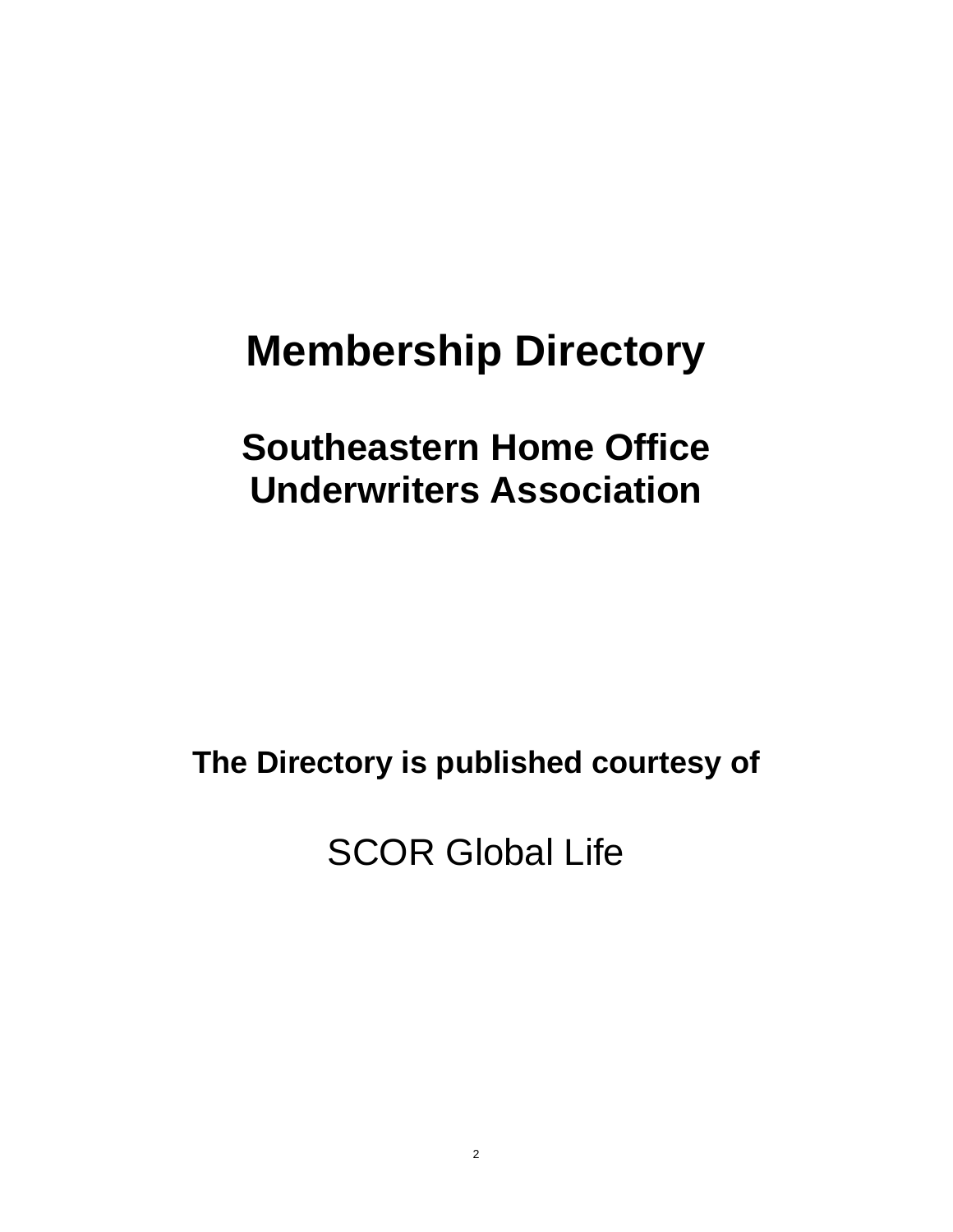| <b>Table of Contents</b>                         |                |  |
|--------------------------------------------------|----------------|--|
| <b>Current SEHOUA Officers</b>                   | 4              |  |
| <b>Executive Committee</b>                       | $\overline{4}$ |  |
| <b>Anti-Trust Compliance</b>                     | 5              |  |
| <b>Past Presidents and Meeting Sites</b>         | 6              |  |
| <b>History</b>                                   | $\overline{7}$ |  |
| <b>Charter Member Companies</b>                  | $8 - 9$        |  |
| Constitution                                     | $10 - 14$      |  |
| <b>Membership - Direct and Service Companies</b> | $15 - 24$      |  |
| ponsors                                          | 25             |  |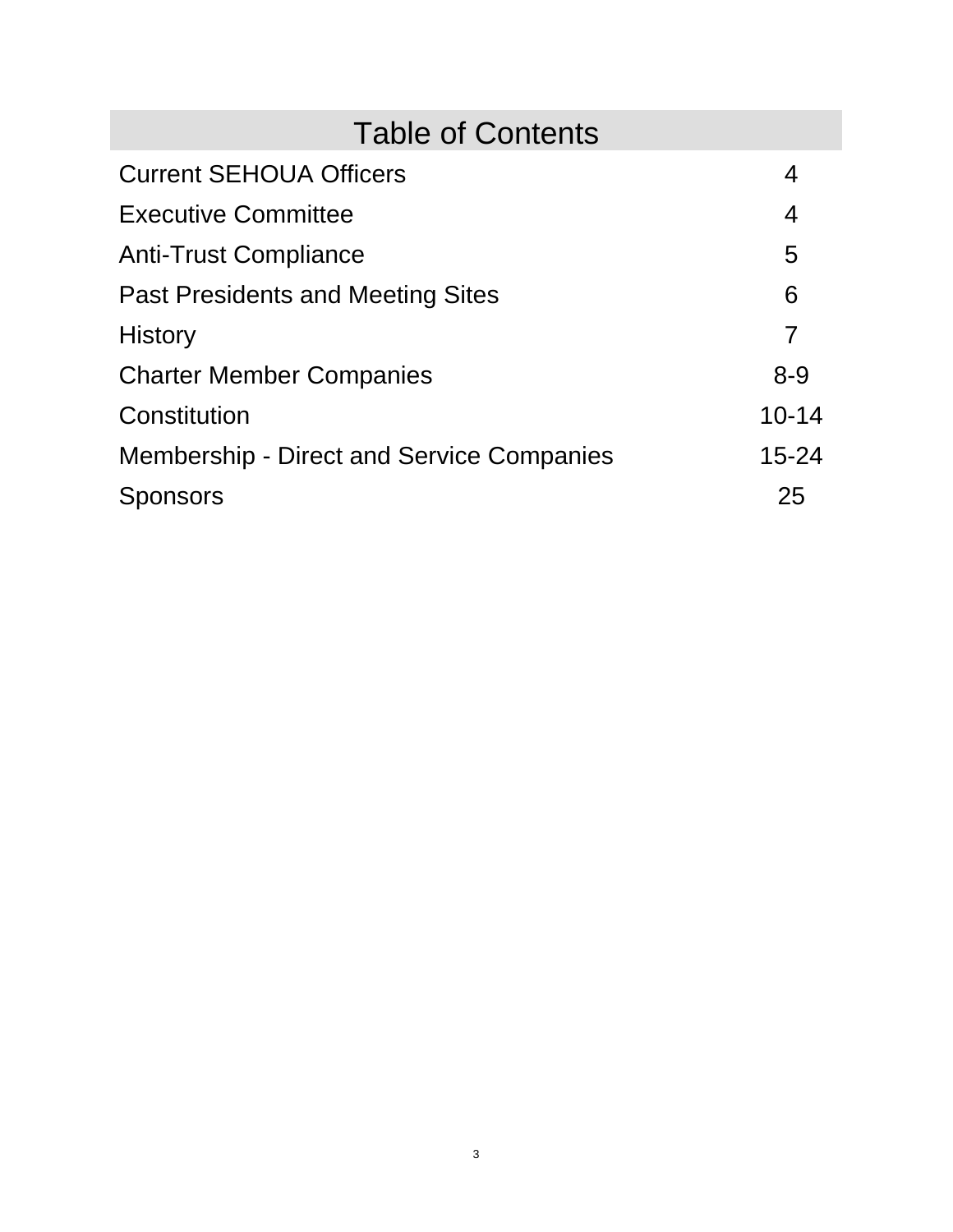## 2019-2020 SEHOUA Officers

**President** *Alfa Life Insurance Corporation*

**Vice President** *Erie Family Life*

**Treasurer** *AIG*

**Secretary** *SCOR Global Life* Jenny Mason

Lauri Chessario

Kim Leonard

Kimberly Cox-Fisher

## 2019-2020 Executive Committee

**Past President 2018-2019** *Hannover Re*

**Past President 2017-2018** *Ameritas*

**Membership** *ExamOne Munich Re*

**Program** *Brighthouse Financial Protective Life*

**AV Coordinator and Webmaster** *Hannover Re*

**Sponsorship** *APPS*

**Golf** *Clinical Reference Lab* Susan Mayer

Gina Klucas

Carla Wiseman – Co – Chair Tim Rieder – Co – Chair

> Tara Eckstein – Chair Kathy Green

> > Paul Jones

Craig Vaughan

Bruce Dahlquist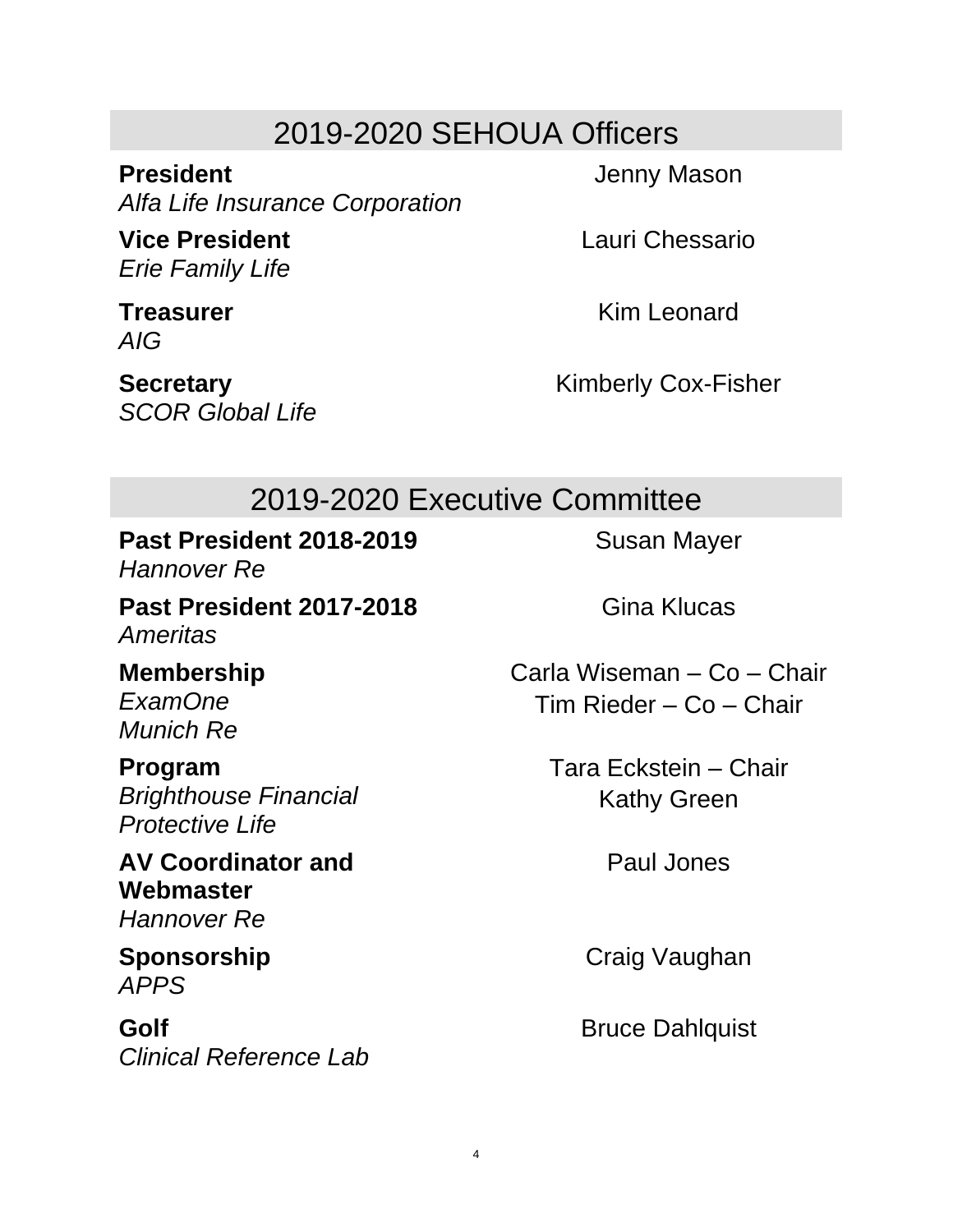## Policy Statement of Anti-Trust Compliance

The Southeastern Home Office Underwriters Association (SEHOUA) is an association of individual members that participate on a voluntary basis. Our annual meetings and committee meetings provide the opportunity for employees of competing insurance companies to come together for the purpose of education and advancing the knowledge of sound underwriting of life and health risks.

It is the policy of the SEHOUA that its membership complies with the letter and spirit of anti-trust laws. Our meetings are not intended to permit or appear to permit any policy or agreement that is intended to restrict or compromise fair competition in the marketplace. Price fixing in any form will not be suggested in any SEHOUA meeting forum. Participants in our programs must completely refrain from any appearance of price fixing by recommending others follow their ratings for specific impairments or other specific insurance related procedures.

We at the SEHOUA embrace the principles of fairness to our current and prospective insureds and are fully dedicated to the sole purpose of promoting knowledge and learning so that we may better serve the customer.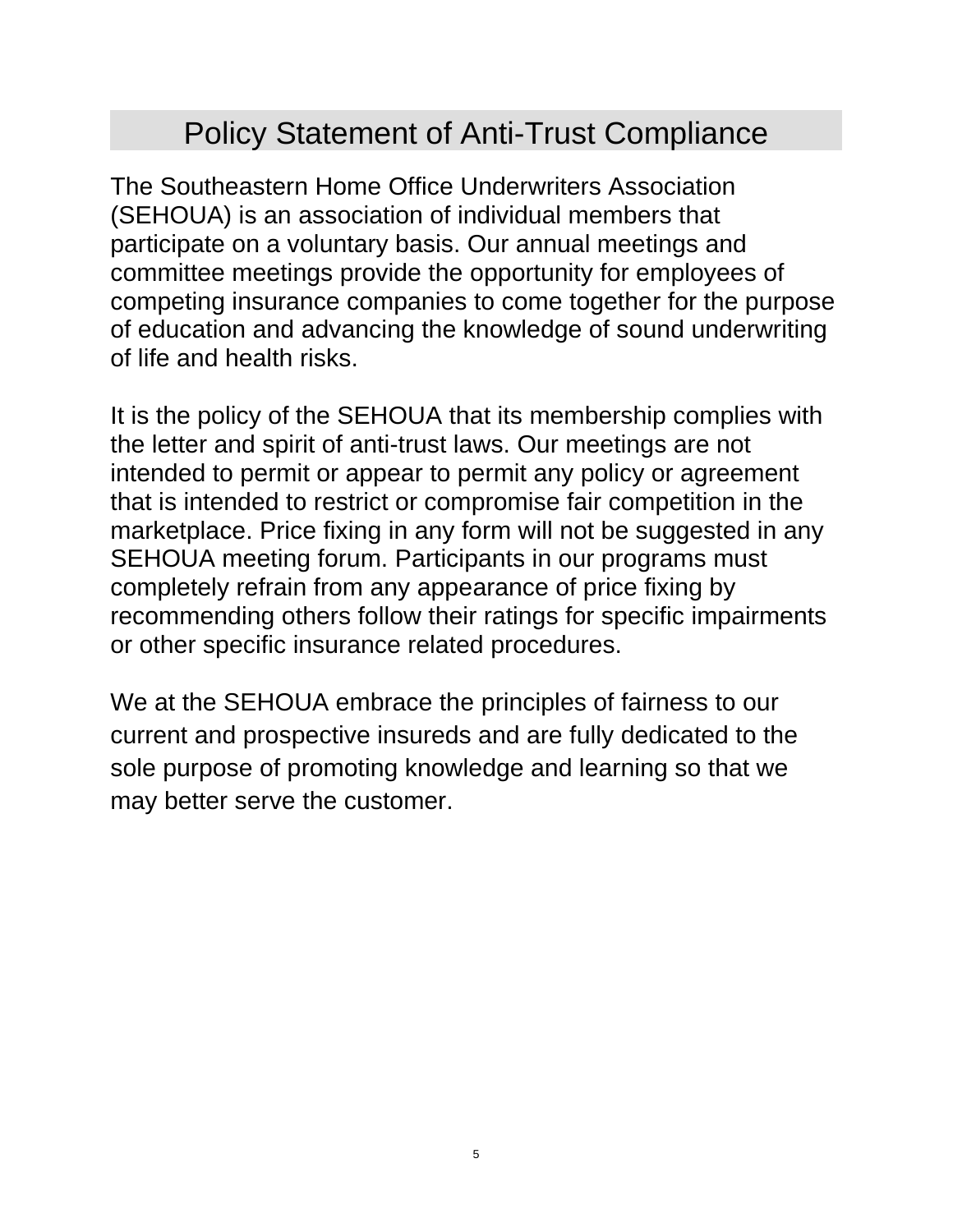## Past Presidents and Meeting Sites

| 1973 - 1974   | Walt Leuhlfing          | Atlanta, GA        |
|---------------|-------------------------|--------------------|
| 1974 - 1975   | Jack Rice               | Jacksonville, FL   |
| 1975 - 1976   | E. John Bell            | Birmingham, AL     |
| 1976 - 1977   | <b>Charles Shepherd</b> | Atlanta, GA        |
| 1977 - 1978   | Luke Carroll            | Jacksonville, FL   |
| 1978 - 1979   | Patty Seago             | Memphis, TN        |
| 1979 - 1980   | Don Baker               | Lexington, KY      |
| 1980 - 1981   | <b>Robert Rust</b>      | Biloxi, MS         |
| 1981 - 1982   | Martha Rains            | Nashville, TN      |
| 1982 - 1983   | <b>Eddie Grimes</b>     | New Orleans, LA    |
| 1983 - 1984   | <b>Billy Parker</b>     | Hilton Head, SC    |
| 1984 - 1985   | Les Chesser             | Atlanta, GA        |
| 1985 - 1986   | Marilyn Clark           | Orlando, FL        |
| 1986 – 1987   | Dan Krankel             | Savannah, GA       |
| 1987 - 1988   | Larry Parker            | Destin, FL         |
| 1988 - 1989   | Barbara Waldron         | Hilton Head, SC    |
| 1989 – 1990   | <b>Bob Nash</b>         | Point Clear, AL    |
| 1990 - 1991   | Allen Herron            | Panama City, FL    |
| 1991 - 1992   | Sig Symms               | Orlando, FL        |
| 1992 - 1993   | Jim Gibbs               | Tarpon Springs, FL |
| 1993 - 1994   | Carolyn Pulos           | Asheville, NC      |
| 1994 - 1995   | <b>Buddy Bunn</b>       | Marco Island, FL   |
| 1995 - 1996   | Bobby J. Barnes         | Boca Raton, FL     |
| 1996 – 1997   | Pat Allen               | Ponte Vedra, FL    |
| 1997 – 1998   | Allen Herron            | Panama City, FL    |
| 1998 - 1999   | <b>Ron Summers</b>      | Savannah, GA       |
| $1999 - 2000$ | Dave Van Der Beek       | St Pete Beach, FL  |
| $2000 - 2001$ | Wanda Hicks             | Naples, FL         |
| $2001 - 2002$ | Mike Harper             | Lake Lanier, GA    |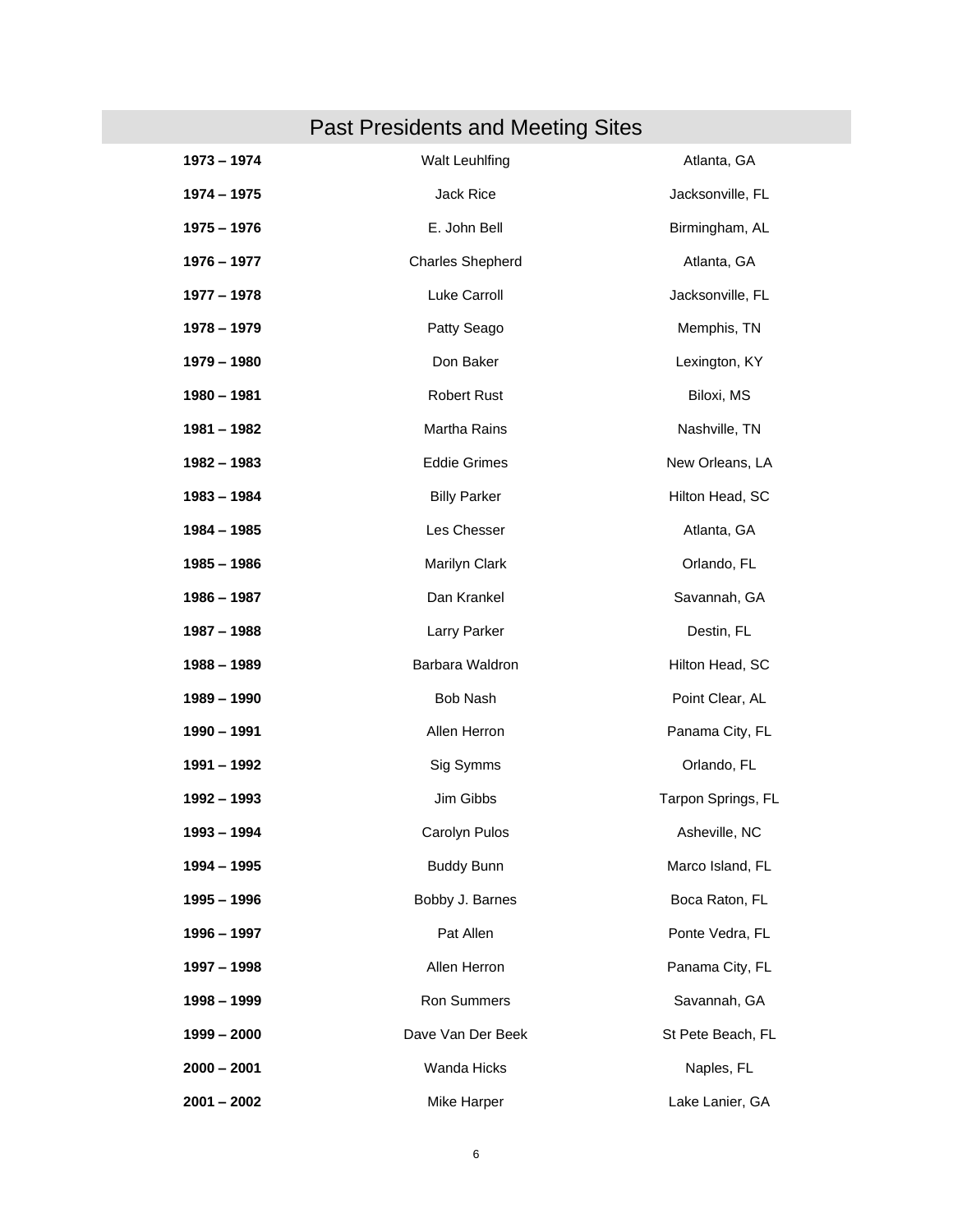#### Past Presidents and Meeting Sites

| $2002 - 2003$ | <b>Tom McWilliams</b>  | Charleston, SC      |
|---------------|------------------------|---------------------|
| $2003 - 2004$ | Kevin Oldani           | Key Biscayne, FL    |
| $2004 - 2005$ | Danny Collins          | Boca Raton, FL      |
| $2005 - 2006$ | Debbie Boyd            | Orlando, FL         |
| $2006 - 2007$ | Mary Fernald           | Marco Island, FL    |
| $2007 - 2008$ | Mike Link              | Ponte Vedra, FL     |
| $2008 - 2009$ | Julie Long             | West Palm Beach, FL |
| $2009 - 2010$ | James Swinton          | Hilton Head, SC     |
| $2010 - 2011$ | <b>Ryan Stribling</b>  | Myrtle Beach, SC    |
| $2011 - 2012$ | John Valickus          | Naples, FL          |
| $2012 - 2013$ | Ed Sheehan             | Aventura, FL        |
| $2013 - 2014$ | <b>Martha Grimsley</b> | Miami, FL           |
| $2014 - 2015$ | Paul Miller            | Palm Beach, FL      |
| $2015 - 2016$ | Kim Lancaster          | Naples. FL          |
| $2016 - 2017$ | Jeremy Wesson          | St. Pete Beach, FL  |
| $2017 - 2018$ | Gina Klucas            | Boca Raton, FL      |
| $2018 - 2019$ | Susan Mayer            | West Palm Beach, FL |

### **History**

The Association owes much to many for its very being. If it had not been for other regional groups already in existence and their willingness to share, it might never have been organized. If it had not been for interested and dedicated individuals within the southeast, it would surely never have been organized. If it had not been for local organizations willing to sacrifice time and effort, it would have been much more difficult to organize.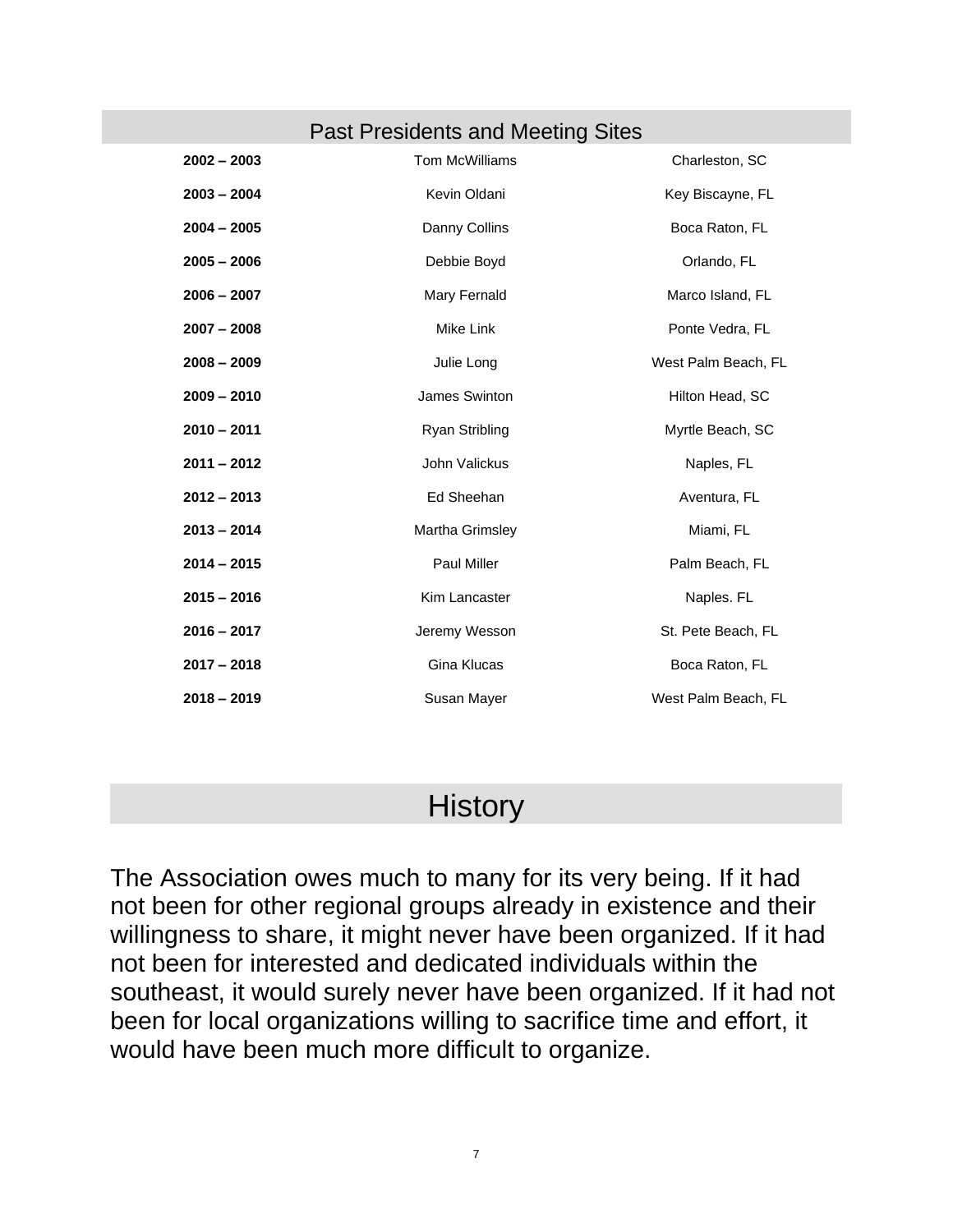Plans begin before dates are recorded. Work is done without plans for measuring it. Individuals who may be most instrumental in the success of an organization sometimes remain anonymous by chance or by desire. Thanks to all – named and unnamed – who contributed in their various ways.

Following perhaps a year of more or less formalized planning activity, members of some 14 companies met in Atlanta, Georgia on November 7, 1972 to decide on a name, a constitution, a date and a place.

Many meetings, phone calls and letters later, the Association met for its inaugural meeting and program held May 24-25, 1973 at Atlanta International Hotel in Atlanta, Georgia. Sixty-seven companies were represented and some 150 people were in attendance.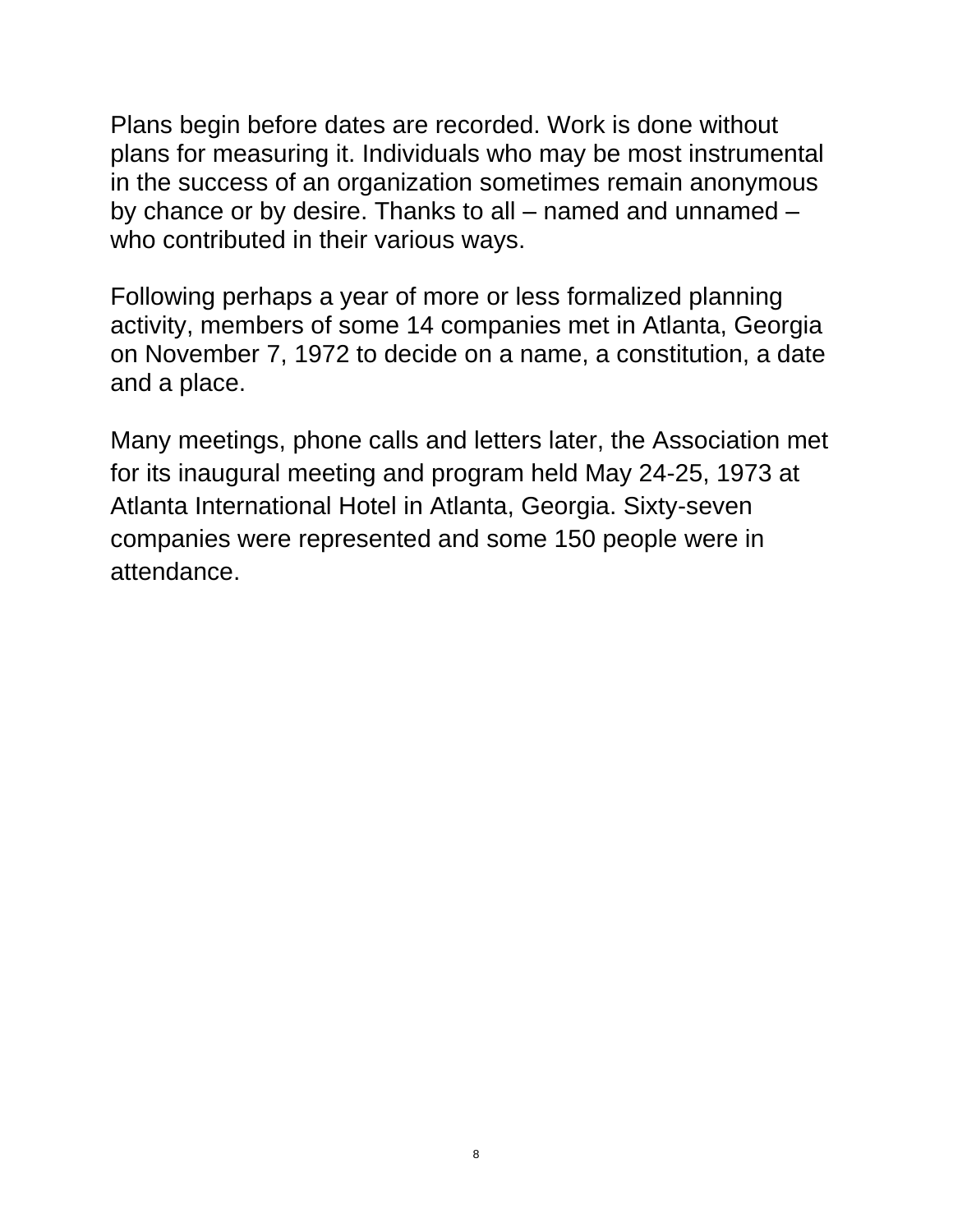### Charter Member Companies

Afro-American Life Insurance Co. American Allied Life Insurance Co. American Bankers Life Assurance Co. of Florida American Defender Life Insurance Co. American Empire Life Insurance Co. American Family Life Assurance Co. of Columbus American Heritage Life Insurance Co. American Pioneer Life Insurance Co. American Sentinel Life Insurance Co. American Service Bureau American Tidelands Life Insurance Co. The Andrew Jackson Life Insurance Co. Appalachian National Life Insurance Co. Argus Life Insurance Co. Associated Doctors Health & Life Insurance Co. Atlantic & Pacific Life Insurance Co. of America Atlantic Coast Life Insurance Co. Business Men's Assurance Co. of America Cherokee National Life Insurance Co. Coastal States Life Insurance Co. Consolidated American Life Insurance Co. Continental Assurance Company Cotton States Life & Health Insurance Co. Dixie National Life Insurance Co. Employers Reinsurance Corp. Equity Life and Annuity Company Federated Guaranty Life Insurance Co. First Equitable Life Insurance Co. General Reinsurance Corp. Georgia International Life Insurance Co.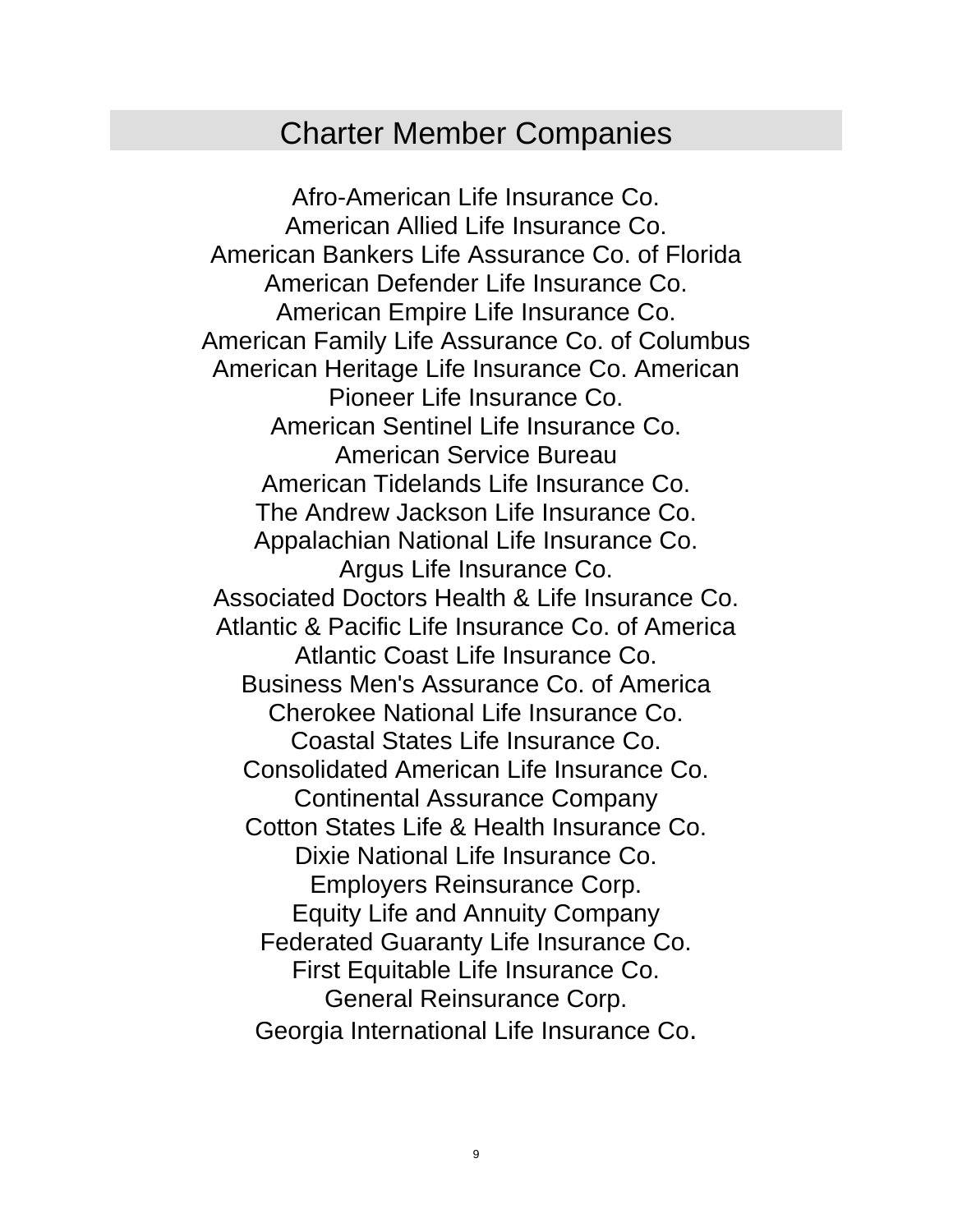### Charter Member Companies (continued)

Greater Mississippi Life Insurance Co. Gulf Life Insurance Co. The Hooper Holmes Bureau, Inc. Independence Life & Accident Insurance Co. Investors Heritage Life Insurance Co. Jefferson Standard Life Insurance Co. Kennesaw Life & Accident Insurance Lamar Life Insurance Co. Life Insurance Company of California Lincoln American Life Insurance Co. Lincoln Income Life Insurance Co. Lincoln National Life Insurance Co. Loyal American Life Insurance Co. Munich American Reassurance Co. Mutual Savings Life Insurance Co. The National Investors Life Insurance Co. National Standard Life Insurance Co. Peninsular Life Insurance Co. Peoples Protective Life Insurance Co. Phoenix Mutual Life Insurance Co. Pilot Life Insurance Co. Professional Insurance Corp. Protective Life Insurance Co. Republic National Life Insurance Co. S.E.C. Life Insurance Co. Southern Life and Health Insurance Co. Southern United Life Insurance Co. State Farm Life Insurance Co. State Mutual Insurance Co. United Family Insurance Co. Voyager Life Insurance Co. Wilson National Life Insurance Co.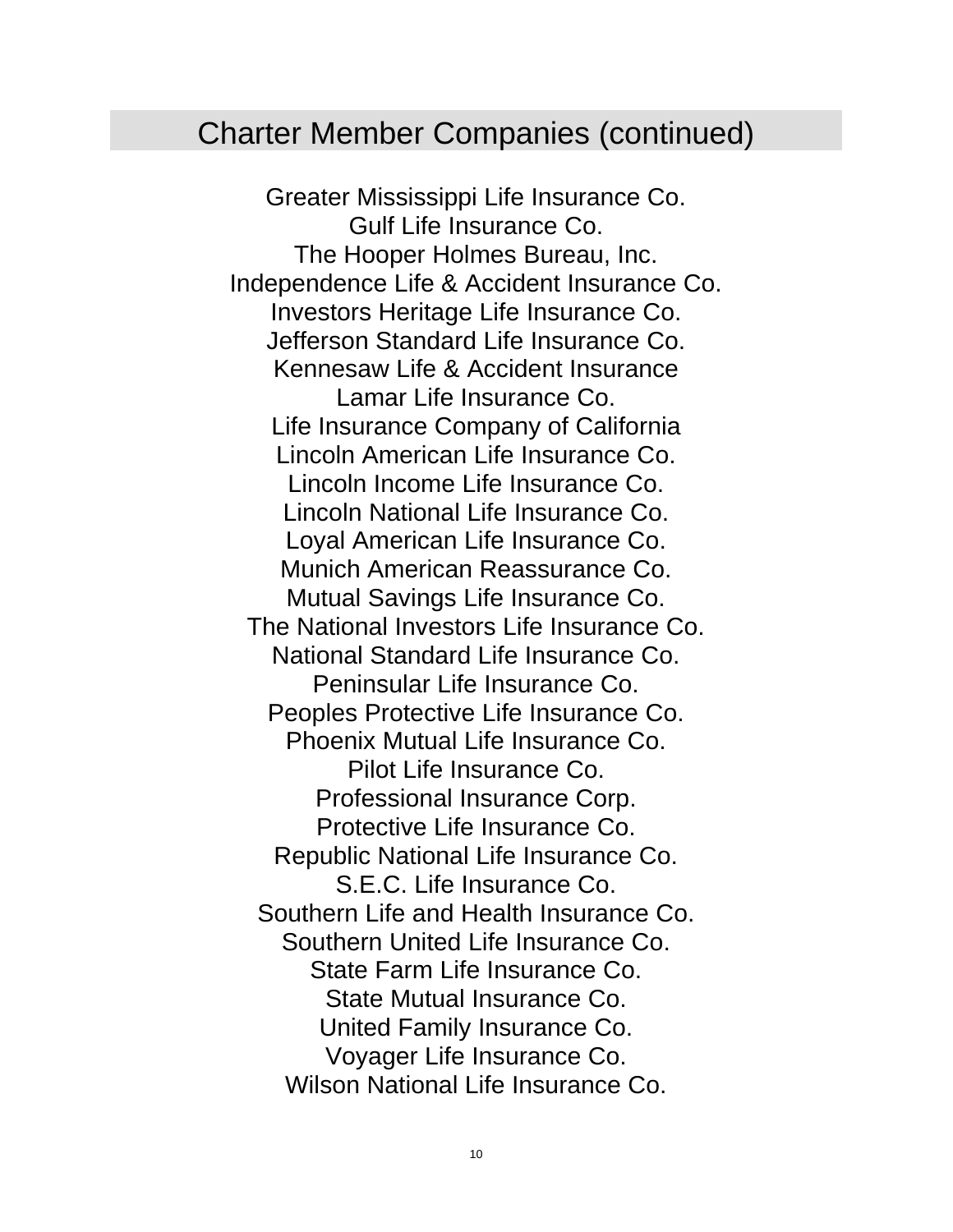## SEHOUA Constitution

**(As Drafted in November 1972)**

The **Constitution,** adopted by the membership, is reprinted for the convenience of charter members and for other members who will have become a part of the **Association** in the future.

**Article I:** The **name** of the organization shall be **"The Southeastern Home Office Underwriters Association."**

**Article II:** The purpose of this organization shall be to promote a better understanding of selection of risks for life and health insurance through meetings, programs and discussions. The Association is not organized for profit.

**Article III:** The Association is to be **chartered** in Atlanta, Georgia with an initial mailing address of: Post Office Box 7325, Atlanta, Georgia 30357.

#### **Article IV:**

**a. Regular** memberships shall be composed of insurance companies with a branch office, regional office or home office in those nine states consisting of Alabama, Florida, Georgia, Kentucky, Louisiana, Mississippi, North Carolina, South Carolina and Tennessee who have persons engaged in selection of risks for life or accident and health insurance.

**b.** Non-voting Associate memberships may be granted upon request to companies whose function is directly related to risk selection. These may include, but not are limited to, reinsurance companies, inspection companies and paramedical providers.

**c.** In addition to **Charter** members, qualified new members may be admitted by submitting their names and dues to the Administrative Secretary one month prior to a regular meeting and by approval of the Executive Committee.

**Article V:** An annual **registration** fee of \$300 per member company and \$575.00 per associate member company shall be collected prior to the annual meeting. Any fees incidental to a meeting will be announced.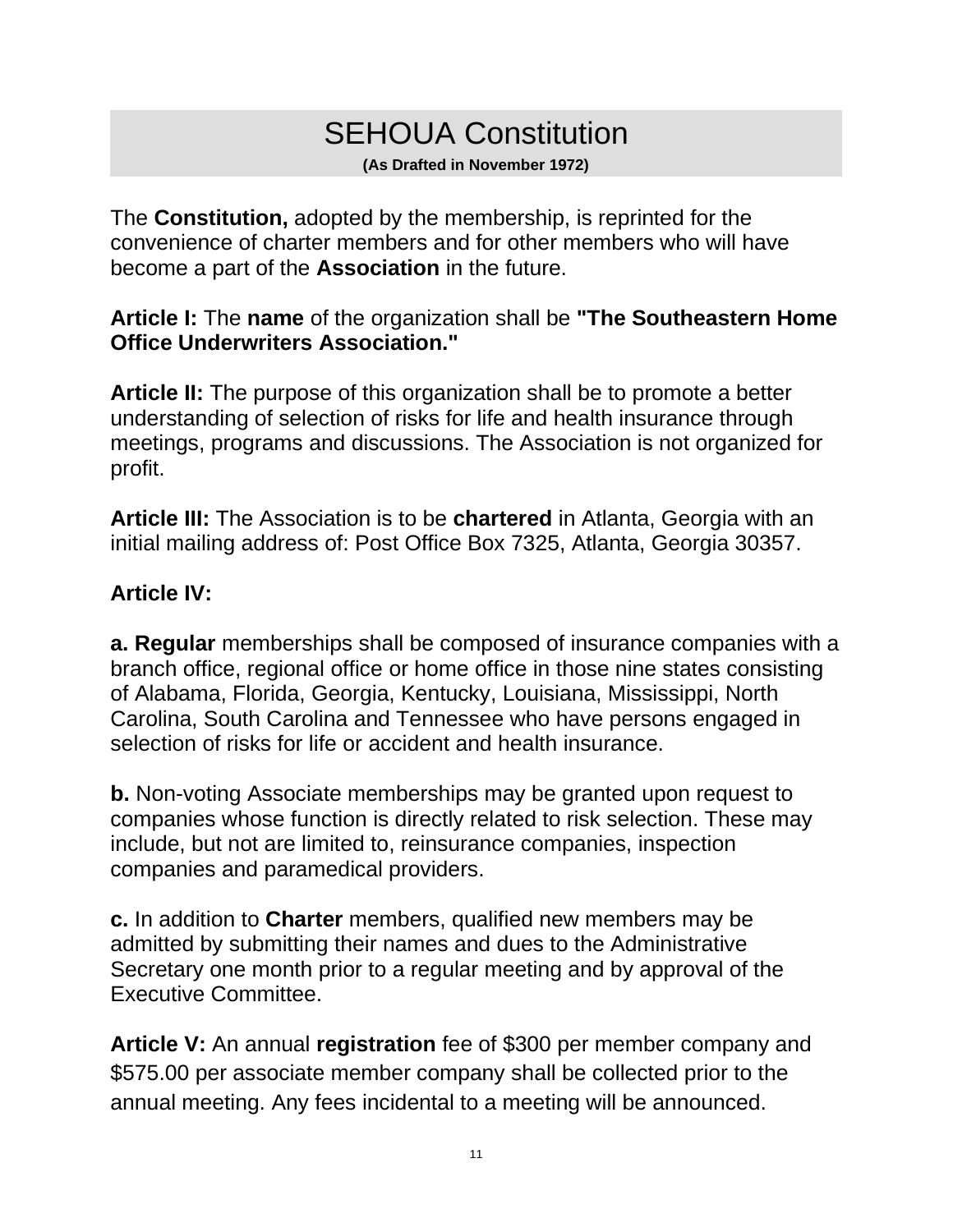**Article VI: Meeting** of the Association will be held at least annually by determination of the Executive Committee of time and place after suggestions by the membership. Such meeting will not be held outside the territory composed of the nine states listed in Article IV.

**Article VII:** The **Officers** of the Association shall be a President, Vice President and a Recording Secretary who will be elected at the annual meeting for a term of one year. The President and Vice President may not serve in the same office for any consecutive terms. In addition, the Executive Committee shall appoint on an annual basis an Administrative Secretary-Treasurer on an ex-officio basis. The President shall preside at all meetings of the Association and coordinate all activities and functions of the organization. The Vice President shall assume the responsibilities of the President in his absence. The Recording Secretary shall have responsibilities for Executive Committee meeting notices, minutes and other duties normally associated with such office. The Administrative Secretary-Treasurer will be responsible for administrative duties throughout the year, be responsible for any funds of the organization, paying all bills approved by the President for expenditures authorized by the Executive Committee, keeping a detailed account of **all** receipts and expenditures and presenting abstract of same at the annual meetings after it has been audited by a committee of the Executive Committee.

**Article VIII:** Three members present at any Executive Committee Meeting shall be considered a quorum.

**Article IX:** This constitution may be amended: (1) by an affirmative vote of two-thirds of the voting members present at any annual meeting, provided that a copy of the proposed amendment has been sent to all recorded member companies at least 30 days prior to the meeting, OR (2) by the Executive Committee by furnishing all recorded member companies a written copy of the proposed amendment together with appropriate ballots and notification of a date at least 30 days later on which the ballots in possession on the date set for tallying will be required to carry the amendment.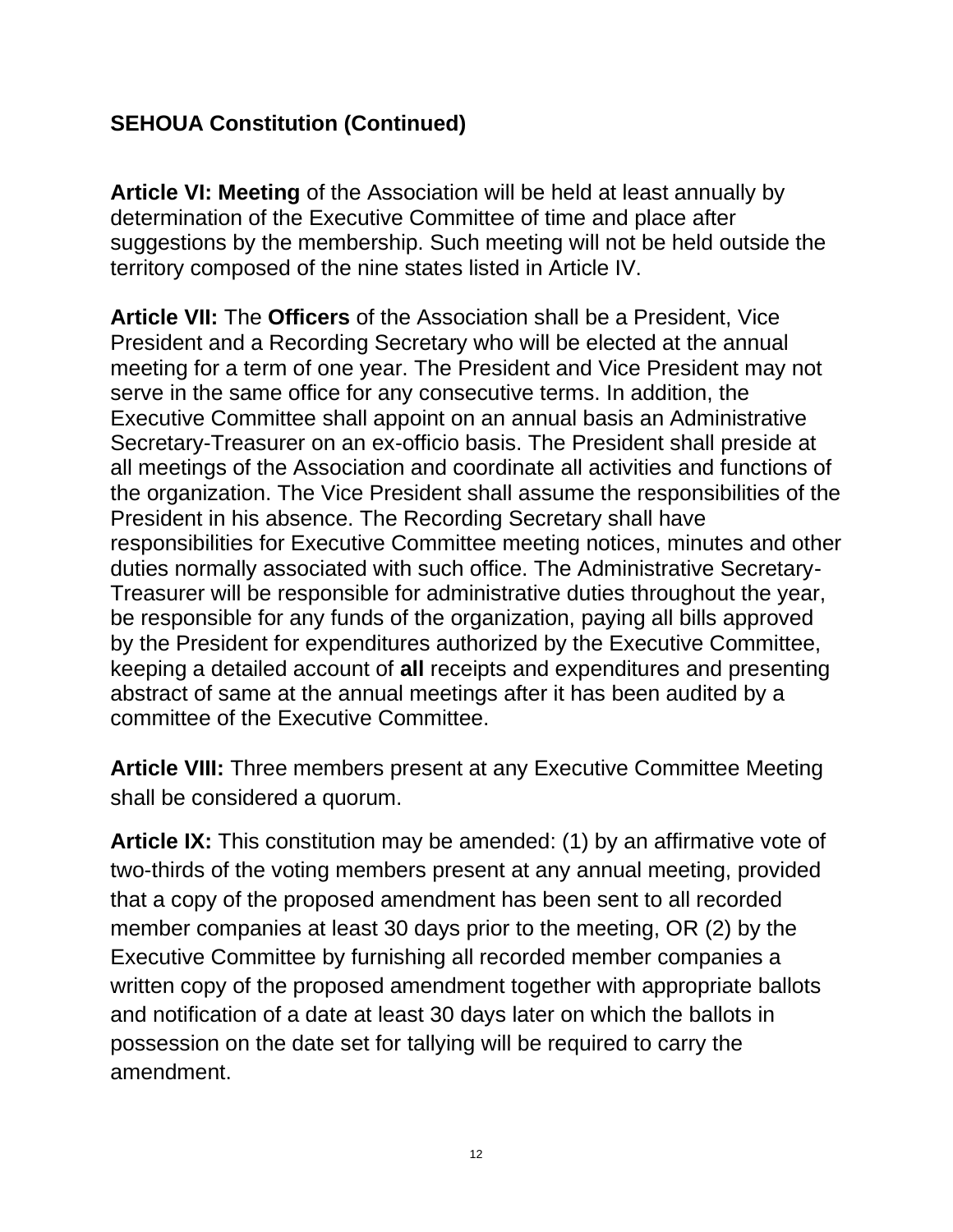## **AMENDMENT #1 – 1988 (Replaces Article IV, Paragraph A) Regular**

membership shall be composed of insurance companies with a branch office, regional office or home office in those ten states consisting of Alabama, Florida, Georgia, Kentucky, Louisiana, Mississippi, North Carolina, South Carolina, Tennessee and Virginia who have persons engaged in selection of risks for life or accident and health insurance.

#### **AMENDMENT #2 – 1989 (Replaces Article V)**

**Regular** dues for the following year shall be determined by the Executive Committee at its last regular meeting. Member companies will be notified of the dues in the Request for Dues letter mailed in January each year.

If objection to the dues amount is made, the recommendation may be overruled by two-thirds votes of regular member companies prior to the annual meeting.

#### **AMENDMENT #3 – 1989 (Replaces Article VII)**

The officers of the Association shall be a President, a Vice President, a Secretary and a Treasurer who will be elected at the annual meeting for a term of one year. These officers, together with the two immediate Past Presidents, shall constitute the Executive Committee.

The President shall preside at all meetings of the association and the Executive Committee and shall coordinate all activities and functions of the organization. The President will also appoint an Audit Committee not to include any members of the Executive Committee. The Vice President shall assume the responsibilities of the President in his absence. The Secretary shall have responsibilities for Executive Committee meeting notices, minutes and other duties normally associated with such office. The Treasurer shall be responsible for any funds of the organization, shall pay all bills approved by the President, and keep a detailed account of all receipts and expenditures and present abstract of same at the annual meeting after it has been audited by the Audit Committee. The officers of the Association shall meet at least on a semi-annual basis and the Executive Committee shall meet at least on an annual basis.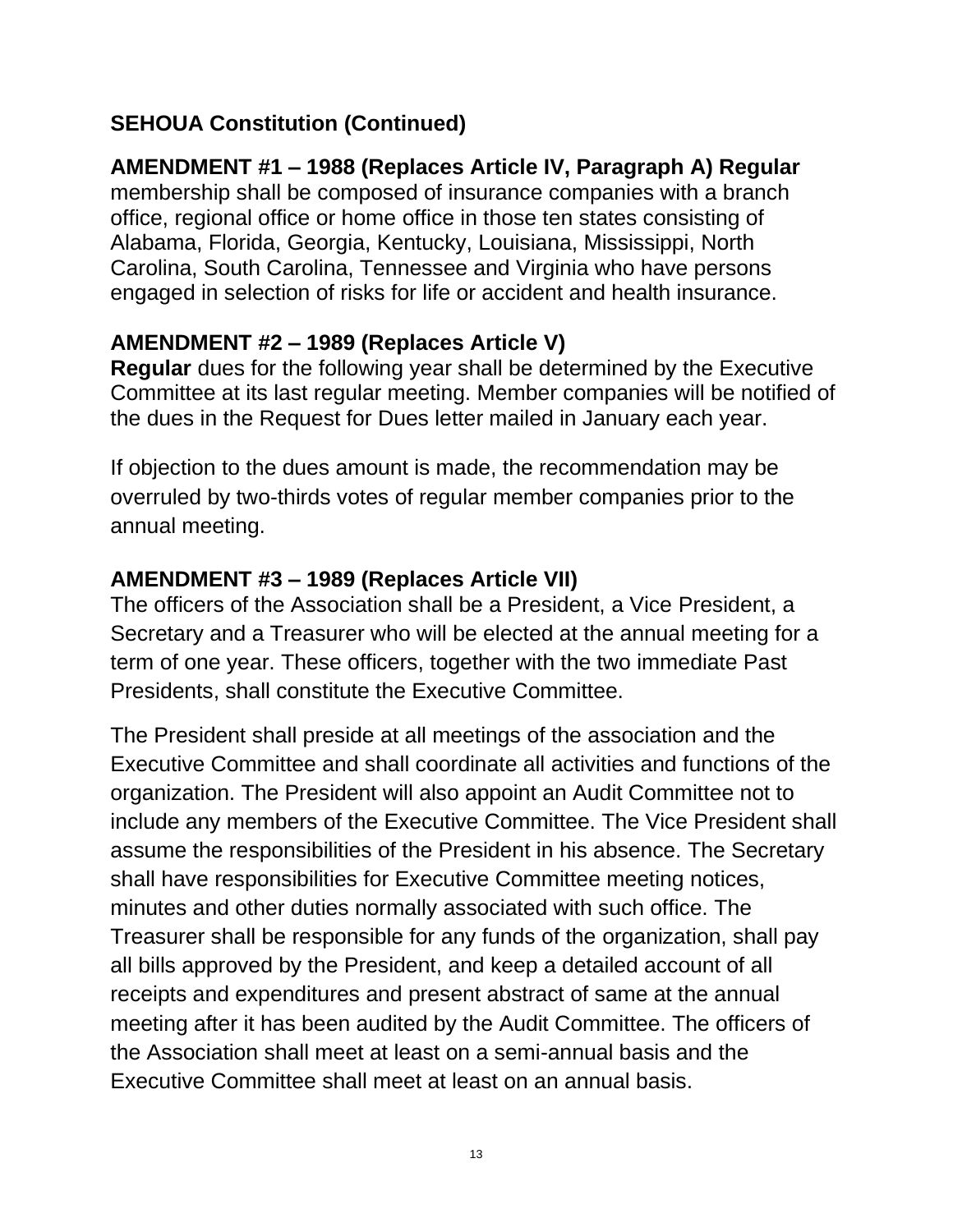#### **AMENDMENT #4 – 1989 (Replaces Article VIII)**

Four members present at any Executive Committee meeting shall be considered a quorum.

#### **AMENDMENT #5 – 1989 (Nominating Committee)**

The purpose of the Nominating Committee is to meet prior to the Annual meeting and propose a slate of officers (to serve for the upcoming year) to the SEHOUA at the business session of its annual meeting. This committee will be comprised of the two immediate Past Presidents and the current Vice President. In the event any of the mentioned members cannot serve, the President of the SEHOUA will appoint members to fill all vacancies.

#### **AMENDMENT #6-1990 (Replaces Amendment #1)**

Regular membership shall be composed of insurance companies with a branch office, regional office or home office in those eleven states consisting of Alabama, Florida, Georgia, Kentucky, Louisiana, Maryland, Mississippi, North Carolina, South Carolina, Tennessee, and Virginia who have persons engaged in selection of risks for life or accident and health insurance.

#### **AMENDMENT #7-1991 (Replaces Amendment #6)**

Regular membership shall be composed of insurance companies with a branch office, regional office or home office in those twelve states consisting of Alabama, Florida, Georgia, Kentucky, Louisiana, Maryland, Mississippi, North Carolina, South Carolina, Tennessee, Texas, Virginia and the District of Columbia who have persons engaged in selection of risks for life or accident and health insurance.

#### **AMENDMENT #8-2017 (Replaces Article IV, Paragraph A and B)**

Membership shall be composed of insurance companies with a branch office, regional office or home office in all fifty states, the District of Columbia and Canada, who have persons engaged in selection of risks for life or accident and health insurance and industry vendors (including, but not limited to, reinsurance companies, inspection companies, labs and paramedical providers) whose function is directly related to risk selection.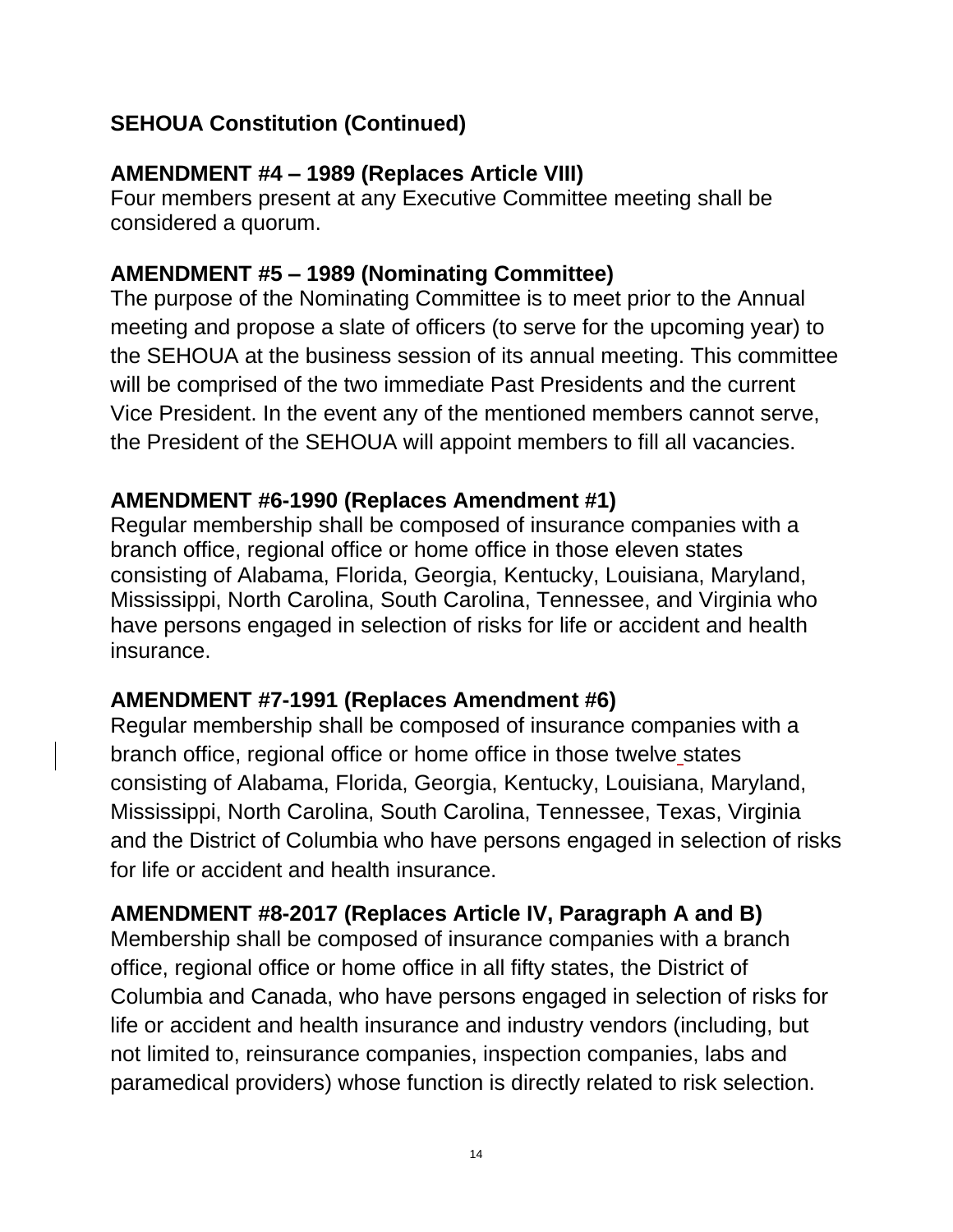#### **AMENDMENT #9-2017 (Replaces Article IV, Paragraph C)**

In addition to Charter members, qualified new members may be admitted by submitting their names and dues to the Treasurer and by approval of the Executive Committee.

#### **AMENDMENT #10-2017 (Replaces Article IX)**

This constitution may be amended: (1) by an affirmative vote of fifty-one (51) percent of the voting members present at any annual meeting, provided that a copy of the proposed amendment has been sent to all recorded member companies at least 30 days prior to the meeting, OR (2) by the Executive Committee by furnishing all recorded member companies a written copy of the proposed amendment together with appropriate ballots and notification of a date at least 30 days later on which the ballots in possession on the date set for tallying will be required to carry the amendment.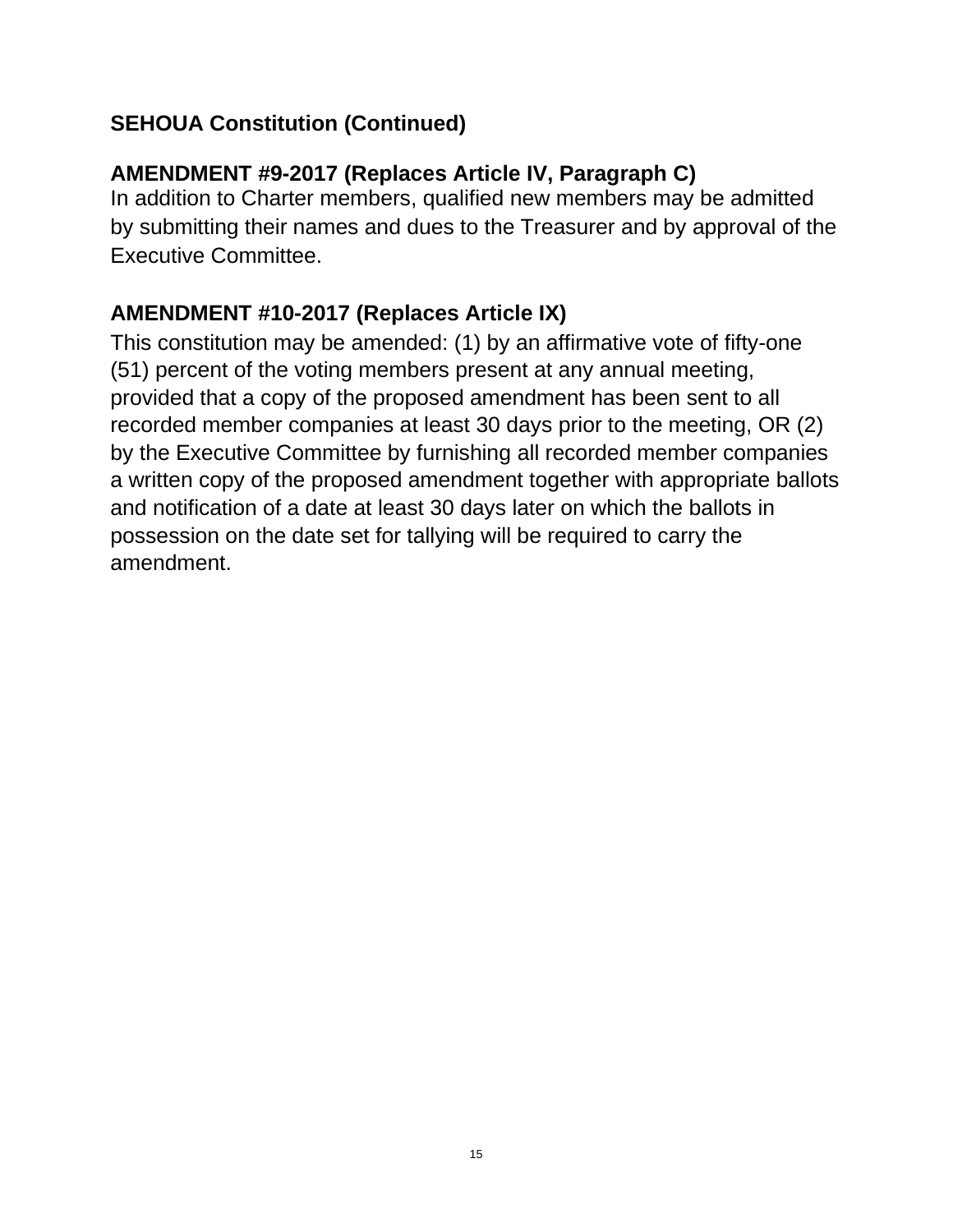## **Membership Direct and Service Companies**

**AIG**

#### **Kimberly Leonard – Associate Managing Director, Life Underwriting**

2777 Allen Parkway, Ste 424 Houston, TX 77019 713-831-4188 [Kimberly.Leonard@aglife.com](file:///C:/Users/mhn/AppData/Local/Microsoft/Windows/INetCache/Content.Outlook/TH1N5O25/Kimberly.Leonard@aglife.com)

## **Alfa Life Insurance Company**

**Jenny Mason – Chief Underwriter**

2108 East South Boulevard Montgomery, AL 36116 334-613-4245 [JMason@alfains.com](mailto:JMason@alfains.com)

#### **Ameritas**

**Gina Klucas – Director, Individual Underwriting** 1876 Waycross Road Cincinnati, Ohio 45240 513-595-2714 [Gklucas@ameritas.com](mailto:Gklucas@ameritas.com)

#### **APPS**

**Craig Vaughan – National Sales Director** One Jericho Plaza Jericho, NY 11753

516-822-6230 [cvaughan@appshq.com](mailto:cvaughan@appshq.com)

**Bankers Fidelity Life Insurance Company Roy Hobbs – Underwriting Supervisor**

4370 Peachtree Road NE Atlanta, GA 30319 404-266-5614 [rhobbs@blfic.com](mailto:rhobbs@blfic.com) **Chris Stanley – Assistant Vice President Underwriting** 404-266-5679 [cstanley@blfic.com](mailto:cstanley@blfic.com)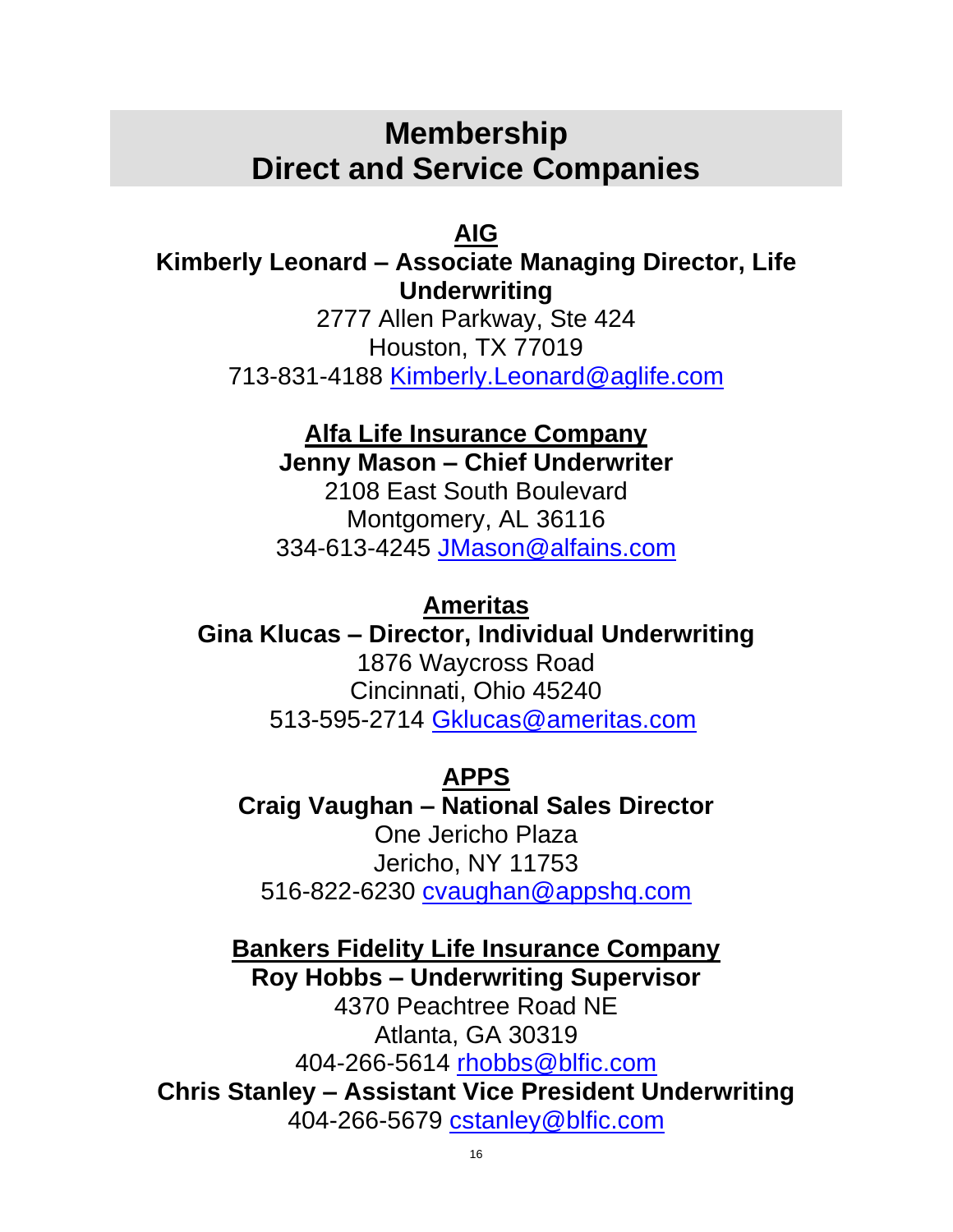**Brighthouse Financial Tara Eckstein – Director, Life New Business Operations** 4707 Mount Royal Lane Charlotte, NC 28210 980-949-3223 [teckstein@brighthousefinancial.com](mailto:teckstein@brighthousefinancial.com)

> **Clareto Dave Dorans – Chief Executive Officer** 3005 West Marshall Street

Richmond, VA 23230 704-231-2694 [ddorans@clareto.com](mailto:ddorans@clareto.com)

**Clinical Reference Laboratory Bruce Dahlquist – Director, Business Development & Technology Solutions**

8433 Quiviria Road Lenexa, KS 66215 913-693-5443 [bruce.dahlquist@crlcorp.com](mailto:bruce.dahlquist@crlcorp.com)

**Erie Family Life Lauri Chessario – Underwriting Manager**

100 Erie Insurance Place Erie, PA 16530 814-580-7614 [lauri.chessario@erieinsurance.com](mailto:lauri.chessario@erieinsurance.com)

**ExamOne, A Quest Diagnostics Company**

**Carla Wiseman – Business Development Executive**

10101 Renner Boulevard Lenexa, KS 66219

913-577-1919 [carla.s.wiseman@examone.com](mailto:carla.s.wiseman@examone.com)

**Betsy Sears – Executive Vice President, Laboratory Strategy and Sales**

> 913-577-1306 [betsy.r.sears@examone.com](mailto:betsy.r.sears@examone.com) **Bob Morris – Strategic Account Executive** 913-577-1543 [bob.l.morris@examone.com](mailto:bob.l.morris@examone.com)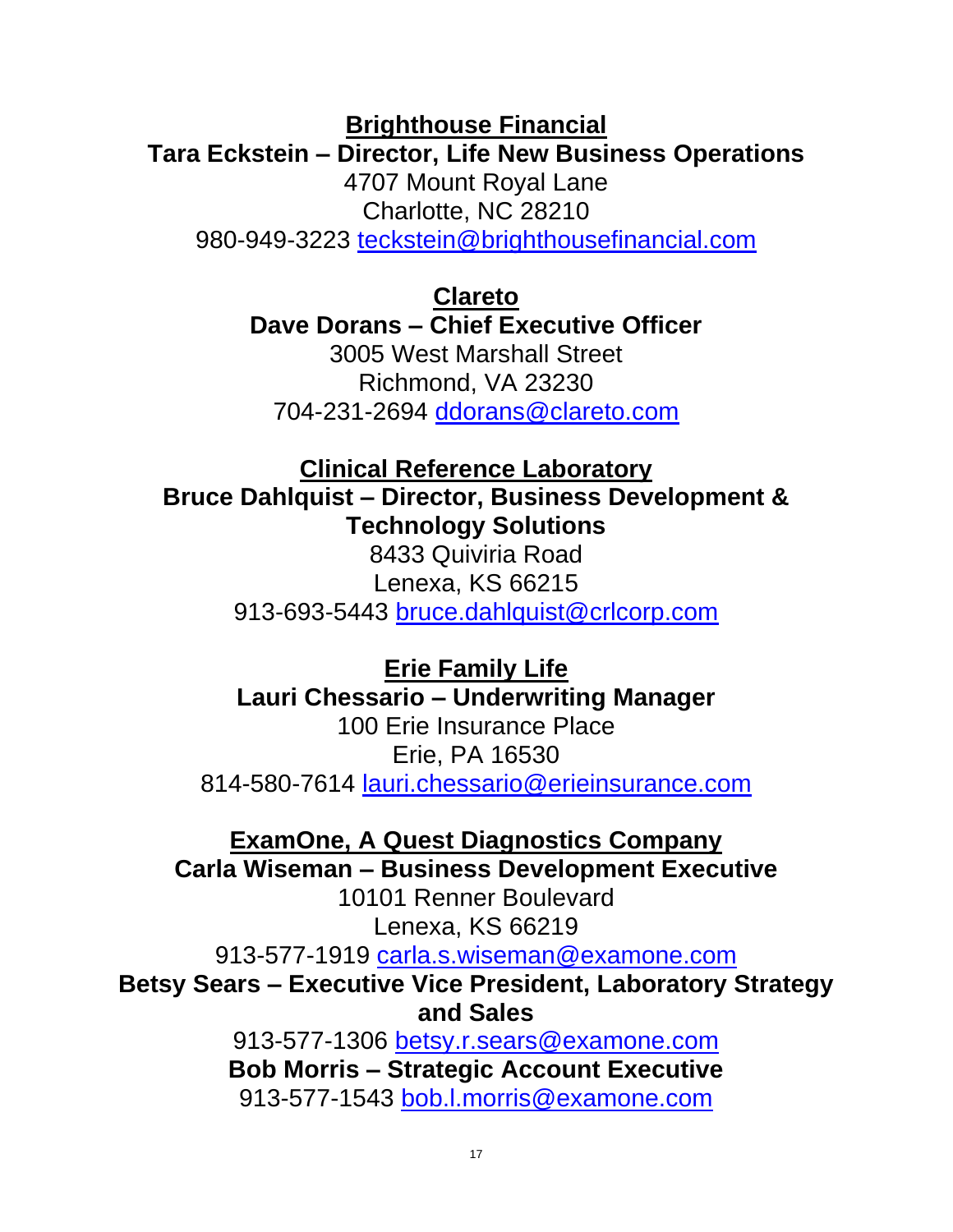**Farm Bureau Financial Services Sonya Ostling – Chief Underwriter** 5400 University Avenue West Des Moines, IA 50266 515-491-1927 [sonya.ostling@fbfs.com](mailto:sonya.ostling@fbfs.com) **Carly Morris – Life Underwriter** 517-679-5908 [cmorris@fbinsmi.com](mailto:cmorris@fbinsmi.com)

#### **Fasano Associates**

#### **Bill DeCinque – Managing Director of Business Development**

1201 15th Street NW - Suite 250 Washington, D.C. 20005 202-457-8188 [bdecinque@fasanoassociates.com](mailto:bdecinque@fasanoassociates.com)

#### **GenRe**

#### **Shelly Duncan – AVP, Senior Underwriter**

10400 SW Stones Throw Ter Palm City, FL 34990 203-352-3064 [shelly.duncan@genre.com](mailto:shelly.duncan@genre.com)

**Global Atlantic Michael Link – Chief Underwriter**

215 10<sup>th</sup> Street, 10<sup>th</sup> Floor Des Moines, IA 50309 336-848-3123 [michael.link@gafg.com](mailto:michael.link@gafg.com)

**Hannover Re Susan Mayer – Vice President, Underwriting Specialty Products**

7354 S Shawnee Street Aurora, CO 80016 720-279-5092 [susan.mayer@hlramerica.com](mailto:susan.mayer@hlramerica.com) **Paul Jones – AVP Underwriting Specialty Products** 407-996-2475 [paul.jones@hlramerica.com](mailto:paul.jones@hlramerica.com)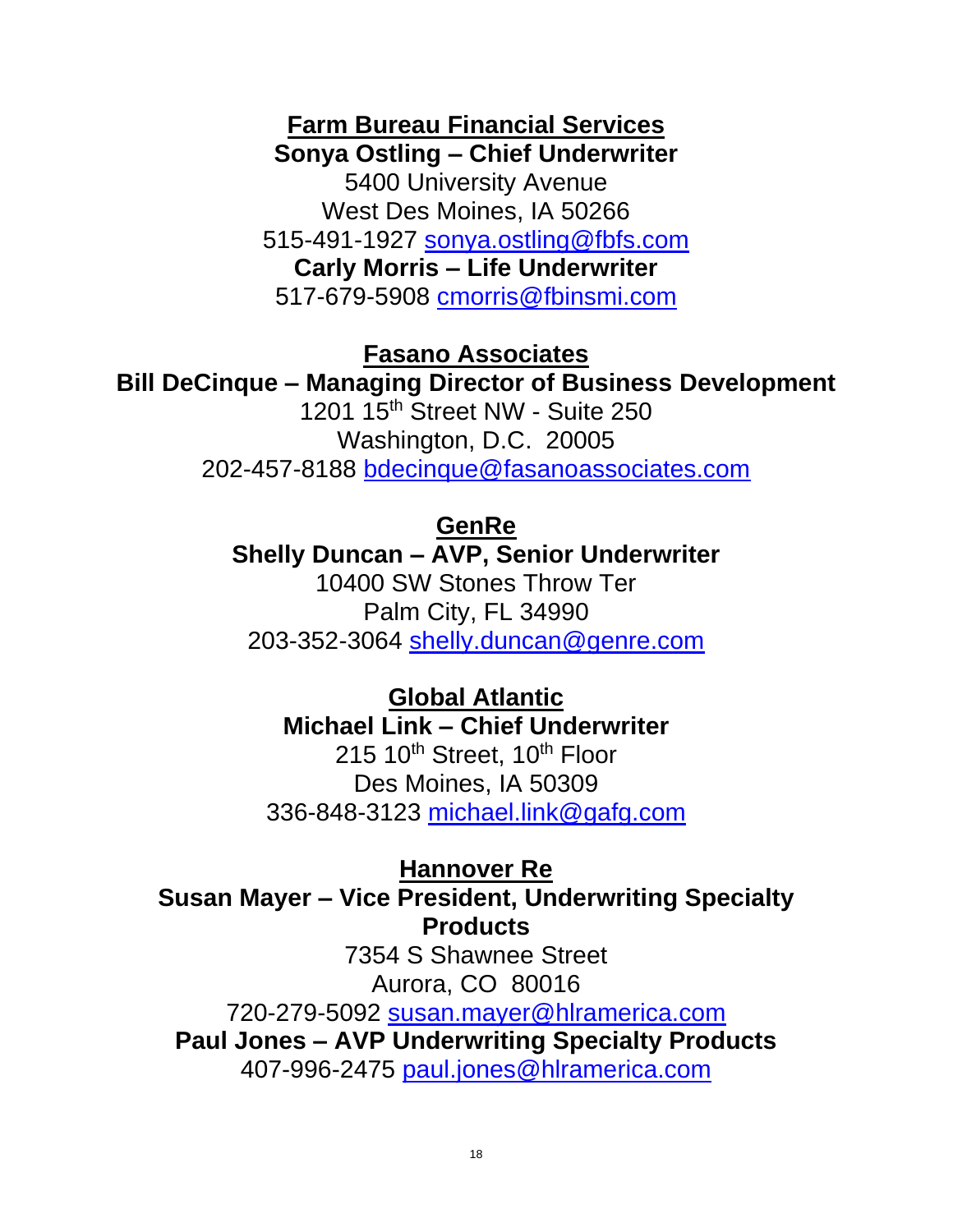**HOVIN Underwriting Partners, Inc. Leeann Hansen – Executive Vice President**

PO Box 96 Simsbury, CT 06070 860-470-9502 [lhansen@hovinpartners.com](mailto:lhansen@hovinpartners.com)

**Human API Nick Zambruno – Business Development** 1825 S. Grant Street, Ste 450 San Mateo, CA 94402 510-697-8837 [accounting@humanapi.com](mailto:accounting@humanapi.com)

**Lincoln Financial Group Jordan Carreira – Chief Underwriter** 100 N. Greene Street G15N

Greensboro, NC 27401 860-466-2179 [Jordan.Carreira@lfg.com](mailto:Jordan.Carreira@lfg.com)

**MIB, Inc.**

**Whitney Barnes – New Business Development & Sales** 

4900 W 97th Street Overland Park, KS 66207 913-713-8803 [wbarnes@mib.com](mailto:wbarnes@mib.com)

**Munich American Reassurance Co**

**Michelle Privett – AVP Underwriting Marketing**

200 West Madison Street, Ste 700 Chicago, IL 60606 470-736-3010 [mprivett@munichre.com](mailto:mprivett@munichre.com)

**Tim Rieder – Underwriting Business Development Consultant**

200 West Madison Street, Ste 700 Chicago, IL 60606 312-863-8285 [trieder@munichre.com](mailto:trieder@munichre.com)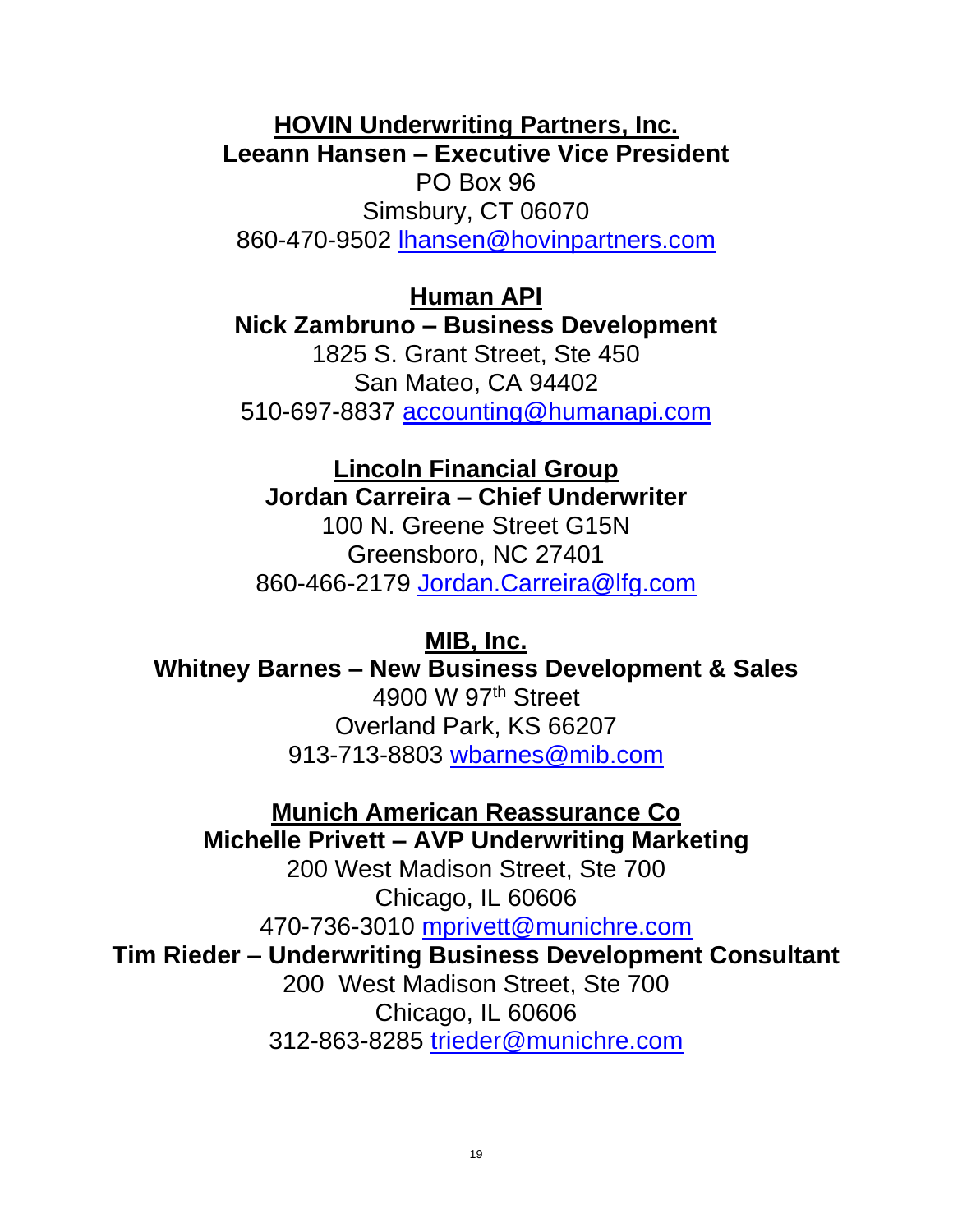#### **Navy Mutual Aid Association Chris Kurdle – Director Underwriting Department**

1 Henderson Hall 29 Carpenter Road Arlington, VA 22214 571-481-2396 [ckurdle@navymutual.org](mailto:ckurdle@navymutual.org) **Raymond Clark-Lead Underwriter** 571-481-2382 [rclark@navymutual.org](mailto:rclark@navymutual.org)

**Optimum Re Insurance Company Jonathan Racine – Vice President, Business Development**

1345 River Bend Drive, Ste 100 Dallas, TX 75247 972-813-0969 [jonathan.racine@optimumre.com](mailto:jonathan.racine@optimumre.com)

**Pacific Life**

**Suzanne Calder – Senior Underwriter Analyst II** 3328 Silvermoon Drive Plant City, FL 33566 813-451-1925 [suzanne.calder@pacificlife.com](mailto:suzanne.calder@pacificlife.com)

**Paperless Solutions Group Jeffrey McCauley – Chief Operating Officer** 11900 Overbrook Road

Leawood KS, 66209 913-486-4368 [jmccauley@psginc.co](mailto:jmccauley@psginc.co)

**PartnerRe Karen Phelan – Vice President, Underwriting Strategy & Innovation**

200 First Stamford Place, Ste 400 Stamford CT, 06902 413-654-6189 [karen.phelan@partnerre.com](mailto:karen.phelan@partnerre.com)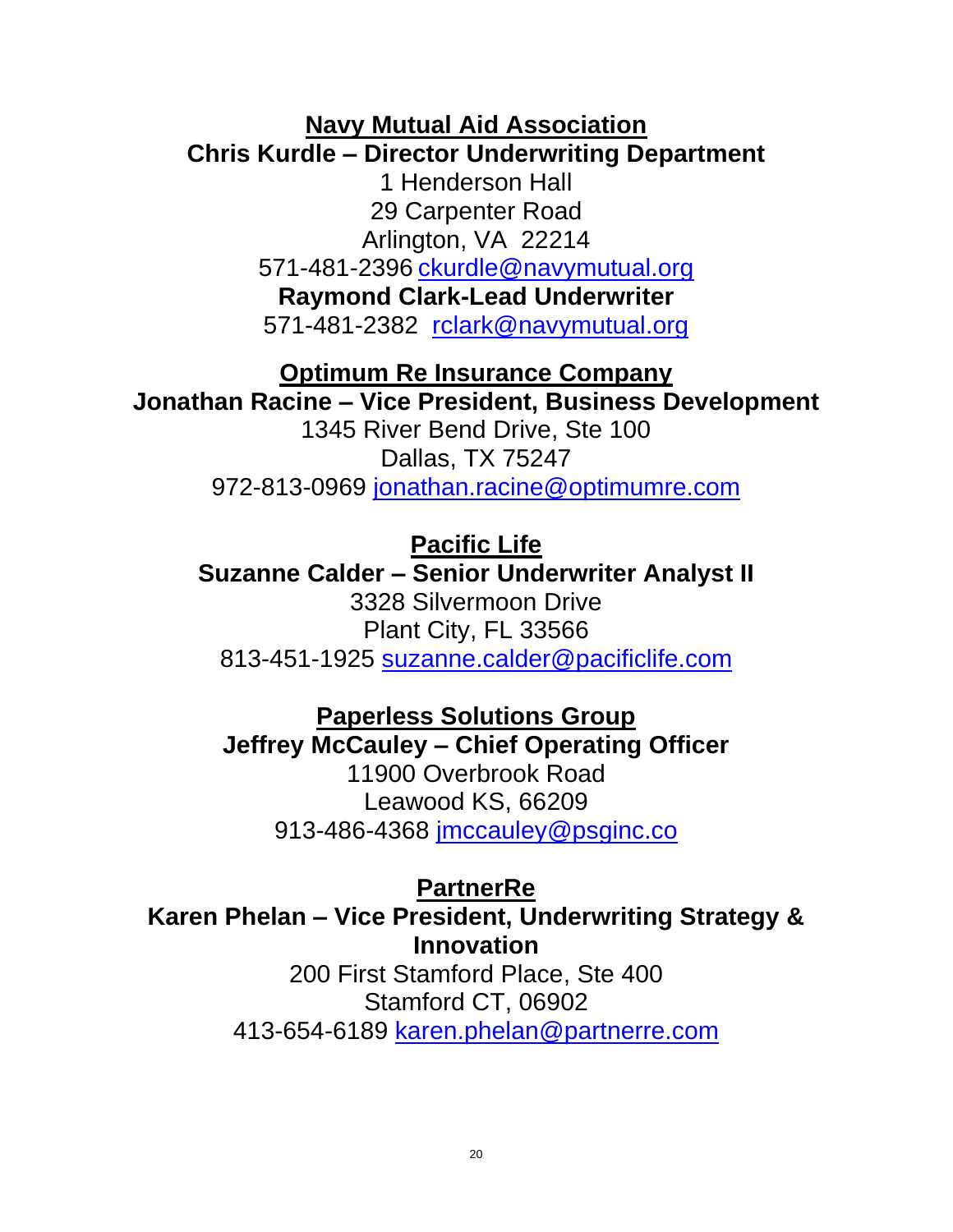**Protective Life** Kathy Green - 2<sup>nd</sup> Vice President, Underwriting Manager P.O Box 2606 Birmingham, AL 35202 800-366-9378 [kathy.green@protective.com](mailto:kathy.green@protective.com)

**SCOR Global Life Americas**

**Kimberly Cox – Fisher – Director, Technical Underwriting-Velogica** 

> 101 South Tryon Street, Ste 3000 Charlotte, NC 28280 704-330-7689 [kcox-fisher@scorvelogica.com](file:///D:/Users/ue0064/Documents/SEHOUA/kcox-fisher@scorvelogica.com)

**Southern Farm Bureau Life Insurance Company Jason Cole – Director, Underwriting and New Business**

1401 Livingston Lane Jackson, MS 39213 662-719-9495 [jcole@sfbli.com](mailto:jcole@sfbli.com)

**Swiss Re Christopher Behling – Chief Underwriter, Life & Health Americas** 270 Canal Street Lawrence, MA 03087 914-828-8409 [chris\\_behling@swissre.com](mailto:chris_behling@swissre.com)